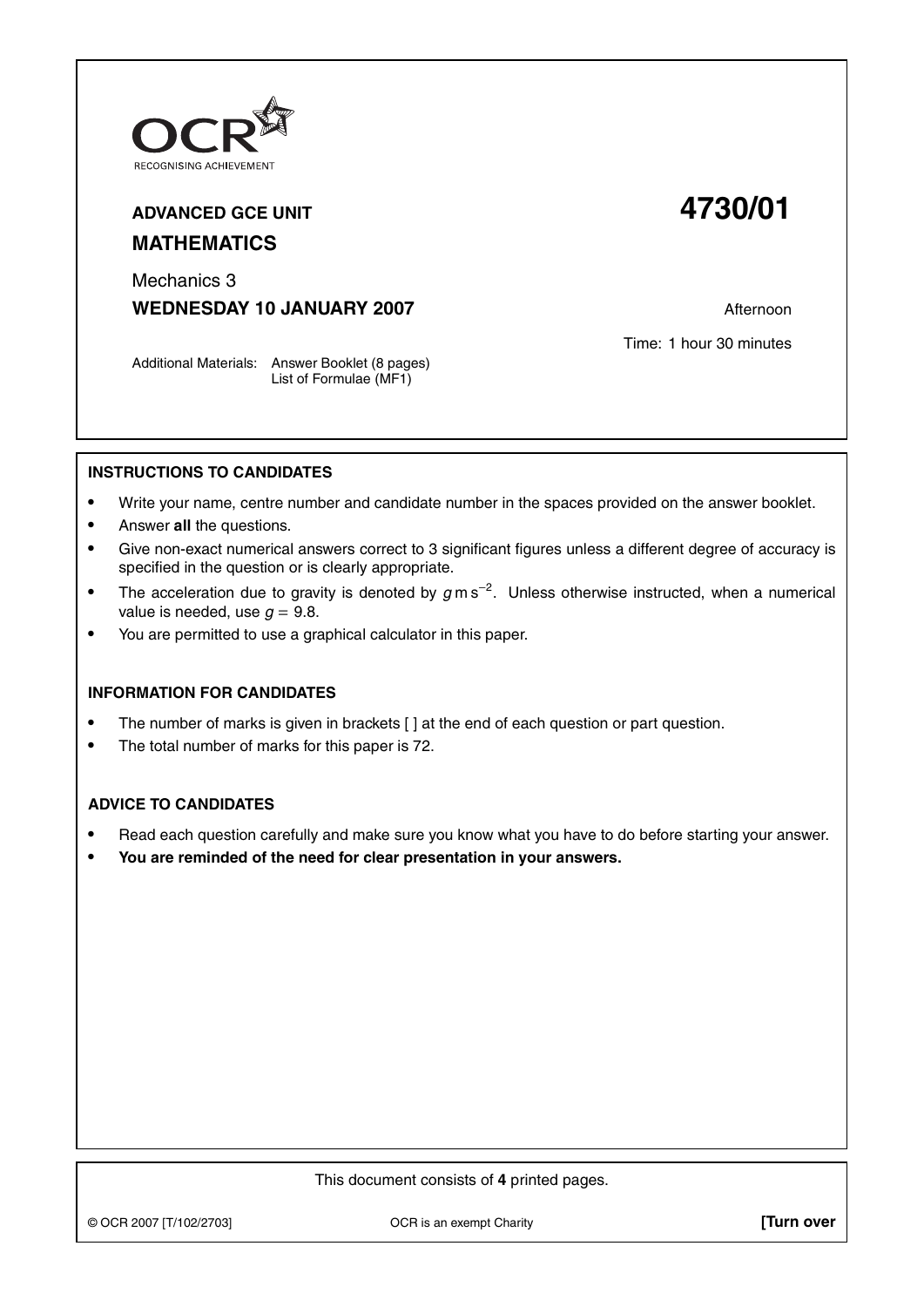**1** A particle *P* of mass 0.6 kg is attached to a fixed point *O* by a light inextensible string of length 0.4 m. While hanging at a distance 0.4 m vertically below *O*, *P* is projected horizontally with speed 5ms<sup>−</sup><sup>1</sup> and moves in a complete vertical circle. Calculate the tension in the string when *P* is vertically above  $O$ .  $[6]$ 



**3**



When a tennis ball of mass 0.057 kg bounces it receives an impulse of magnitude *I* N s at an angle of  $\theta$  to the horizontal. Immediately before the ball bounces it has speed 28 m s<sup>−1</sup> in a direction of 30° to the horizontal. Immediately after the ball bounces it has speed  $10 \text{ m s}^{-1}$  in a direction of 30° to the horizontal (see diagram). Find *I* and  $\theta$ . [7]



Two identical uniform rods, *AB* and *BC*, are freely jointed to each other at *B*, and *A* is freely jointed to a fixed point. The rods are in limiting equilibrium in a vertical plane, with *C* resting on a rough horizontal surface. *AB* is horizontal, and *BC* is inclined at 60◦ to the horizontal. The weight of each rod is 160 N (see diagram).

- **(i)** By taking moments for *AB* about *A*, find the vertical component of the force on *AB* at *B*. Hence or otherwise find the magnitude of the vertical component of the contact force on *BC* at *C*. [3]
- **(ii)** Calculate the magnitude of the frictional force on *BC* at *C* and state its direction. [4]
- **(iii)** Calculate the value of the coefficient of friction at *C*. [2]
- **4** A particle *P* of mass 0.2 kg is suspended from a fixed point *O* by a light elastic string of natural length 0.7 m and modulus of elasticity 3.5 N. *P* is at the equilibrium position when it is projected vertically downwards with speed 1.6 m s<sup>−</sup><sup>1</sup> . At time *t*s after being set in motion *P* is *x* m below the equilibrium position and has velocity  $v \text{ m s}^{-1}$ .

|  | (i) Show that the equilibrium position of P is $1.092$ m below O. |  |
|--|-------------------------------------------------------------------|--|
|  |                                                                   |  |

- **(ii)** Prove that *P* moves with simple harmonic motion, and calculate the amplitude. [5]
- **(iii)** Calculate *x* and *v* when  $t = 0.4$ . [5]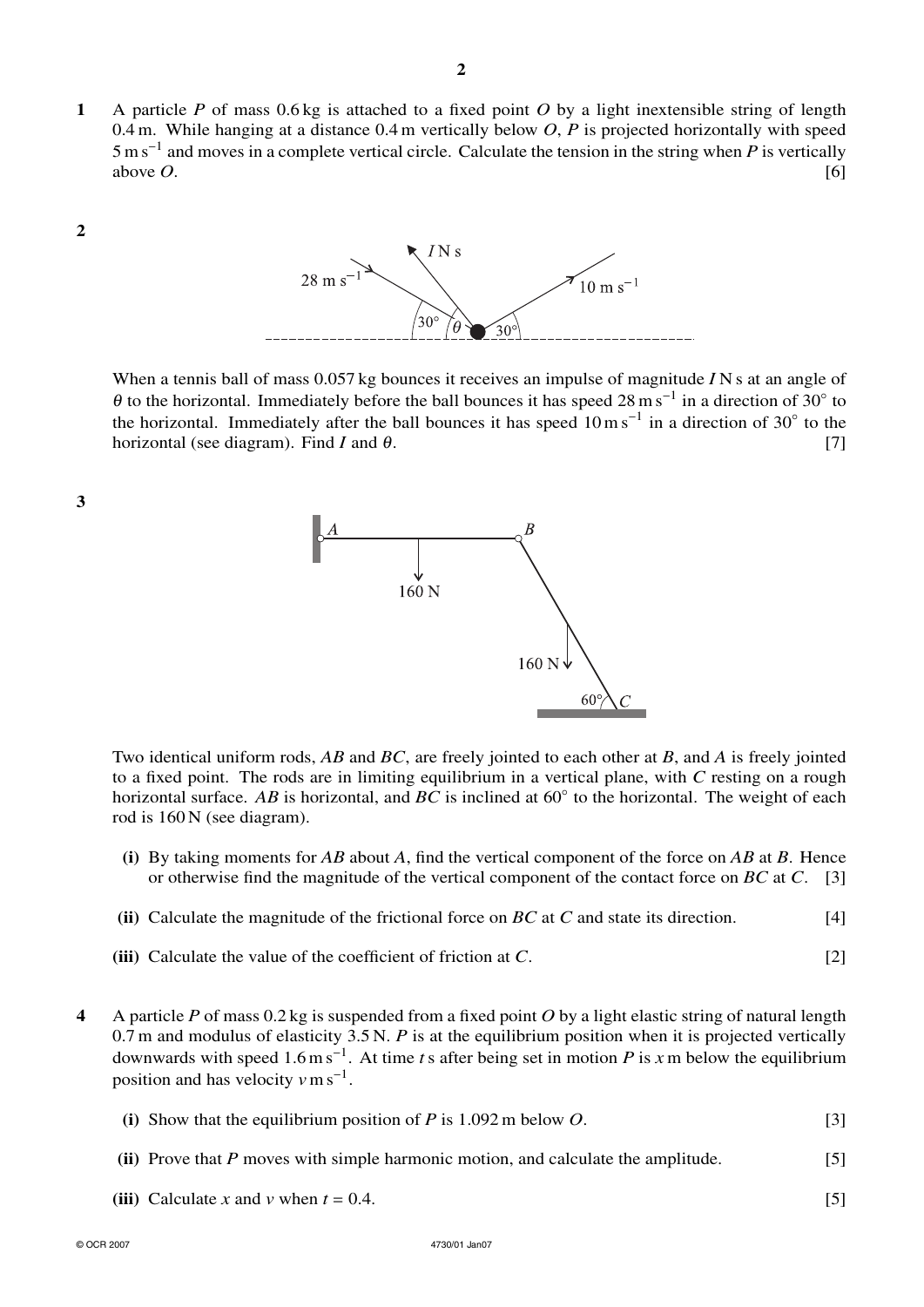**5** The pilot of a hot air balloon keeps it at a fixed altitude by dropping sand from the balloon. Each grain of sand has mass *m* kg and is released from rest. When a grain has fallen a distance *x* m, it has speed *v*m s<sup>-1</sup>. Each grain falls vertically and the only forces acting on it are its weight and air resistance of magnitude  $mkv^2$  N, where *k* is a positive constant.

(i) Show that 
$$
\left(\frac{v}{g - kv^2}\right) \frac{dv}{dx} = 1.
$$
 [2]

- (ii) Find  $v^2$  in terms of *k*, *g* and *x*. Hence show that, as *x* becomes large, the limiting value of *v* is *g k* . The contract of the contract of the contract of the contract of  $[7]$
- **(iii)** Given that the altitude of the balloon is 300 m and that each grain strikes the ground at 90% of its limiting velocity, find *k*. [3]



Two uniform smooth spheres *A* and *B* of equal radius are moving on a horizontal surface when they collide. *A* has mass 0.4 kg, and *B* has mass *m* kg. Immediately before the collision, *A* is moving with speed 4 m s<sup>−1</sup> at an acute angle  $\theta$  to the line of centres, and *B* is moving with speed *u*m s<sup>−1</sup> at 30° to the line of centres. Immediately after the collision *A* is moving with speed *v*m s<sup>−</sup><sup>1</sup> at 45◦ to the line of centres, and *B* is moving with speed  $3 \text{ m s}^{-1}$  perpendicular to the line of centres (see diagram).

$$
(i) Find u. \tag{2}
$$

**6**

[5]

- (ii) Given that  $\theta = 88.1^\circ$  correct to 1 decimal place, calculate the approximate values of *v* and *m*.
- **(iii)** The coefficient of restitution is 0.75. Show that the exact value of  $\theta$  is a root of the equation  $8 \sin \theta - 6 \cos \theta = 9 \cos 30^\circ$ . .  $[5]$

# **[Question 7 is printed overleaf.]**